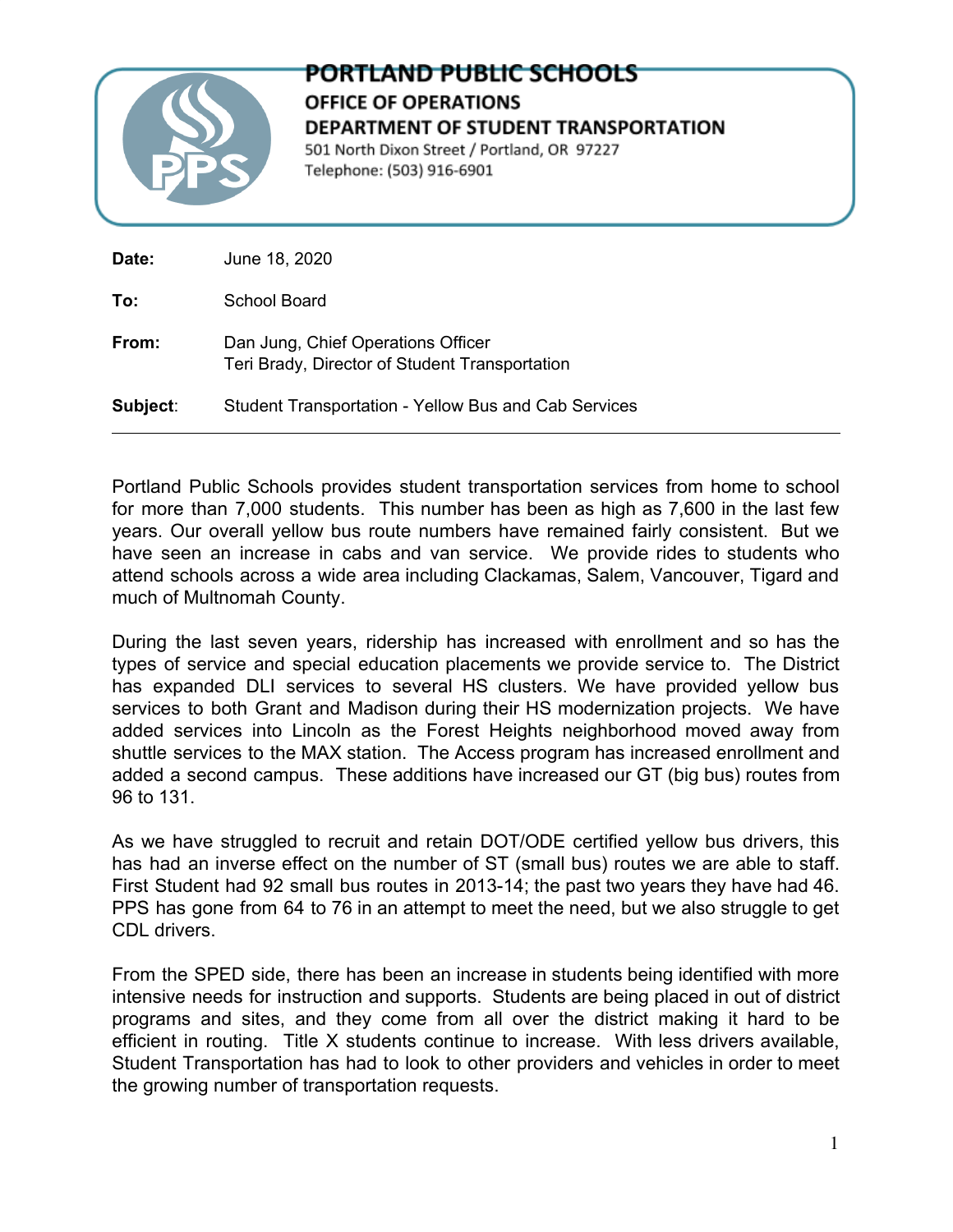|                                                                            | $2013 -$<br><b>Nov</b> | $2014 -$<br><b>Nov</b> | $2015 -$<br><b>Nov</b> | <b>Nov</b>     | 2016-2017-2018-<br>Mar | Jun | 2019-<br>Jun | $20 - Jan$ |
|----------------------------------------------------------------------------|------------------------|------------------------|------------------------|----------------|------------------------|-----|--------------|------------|
| <b>Student By Mode Totals:</b>                                             |                        |                        |                        |                |                        |     |              |            |
| <b>PPS AM ST Yellow Bus</b>                                                | 587                    | 566                    | 533                    | 623            | 628                    | 655 | 613          | 553        |
| <b>FS AM ST Yellow Bus</b>                                                 | 533                    | 486                    | 479                    | 343            | 363                    | 311 | 331          | 341        |
| <b>SubTotal ST Yellow Bus Students: 1120</b>                               |                        | 1052                   | 1012                   | 966            | 991                    | 966 | 944          | 894        |
|                                                                            |                        |                        |                        |                |                        |     |              |            |
| <b>PPS AM TYPE 10 Students</b>                                             | $\mathbf 0$            | $\mathbf 0$            | $\mathbf 0$            | $\mathbf 0$    | 5                      | 57  | 38           | 32         |
| <b>FS AM TYPE 10 Students</b>                                              | $\overline{O}$         | $\mathbf 0$            | $\mathbf{O}$           | $\mathbf 0$    | $\mathbf{O}$           | 36  | 40           | 106        |
| <b>SubTotal ST Type 10 Students:</b>                                       | $\overline{O}$         | 0                      | $\overline{O}$         | $\overline{O}$ | 5                      | 93  | 78           | 138        |
| SubTotal GT Students: 5,537 5,777 6,064 6,117 6,374 5800 6,443 5,895       |                        |                        |                        |                |                        |     |              |            |
| "Cab" Students:                                                            | <b>NA</b>              | 72                     | 58                     | 104            | 110                    | 151 | 224          | 251        |
| Total AM ST Students: 1,120 1,124 1,070 1,070 1,106 1,210 1,246 1,283      |                        |                        |                        |                |                        |     |              |            |
| Total AM ST & GT Students: 6,657 6,901 7,134 7,187 7,480 7,010 7,689 7,178 |                        |                        |                        |                |                        |     |              |            |
| <b>Route Totals:</b>                                                       |                        |                        |                        |                |                        |     |              |            |
| <b>PPS AM Yellow Bus ST</b>                                                | 64                     | 63                     | 59                     | 70             | 70                     | 74  | 72           | 76         |
| <b>FS AM Yellow Bus ST</b>                                                 | 92                     | 90                     | 75                     | 59             | 56                     | 46  | 44           | 46         |
| <b>SubTotal AM ST Yellow Bus Routes:</b>                                   | 156                    | 153                    | 134                    | 129            | 126                    | 120 | 116          | 122        |
| <b>PPS AM TYPE 10</b>                                                      |                        |                        |                        |                |                        | 13  | 12           | 12         |
| <b>FS AM TYPE 10</b>                                                       |                        |                        |                        |                |                        | 9   | 9            | 25         |
| <b>GT Big Yellow Bus Routes</b>                                            | 96                     | 104                    | 111                    | 116            | 117                    | 123 | 133          | 131        |
| <b>Total ST &amp; GT Routes:</b>                                           | 252                    | 257                    | 245                    | 245            | 243                    | 263 | 270          | 290        |

In the last three years, we have added 37 routes utilizing sedans and vans. These vehicles do not require a driver to maintain a CDL and are easier to recruit drivers for, especially in the traffic conditions in the Portland Metro area. However, they are limited in the number of students they can carry. We limit our vans to 4 students and our sedans to 2. (As opposed to a bus that may carry up to 12) Even with the addition of the new vans and sedans, our SPED routes have gone from only 156 to 159 over the last 7 years.

This past year we had over 20 routes delivering students to the Pioneer programs. Many of these students have one on one support in the school itself. We have had an increase in the number of students who are required to ride alone for safety reasons. The number has jumped from 5 students 4 years ago to 41 students this year.